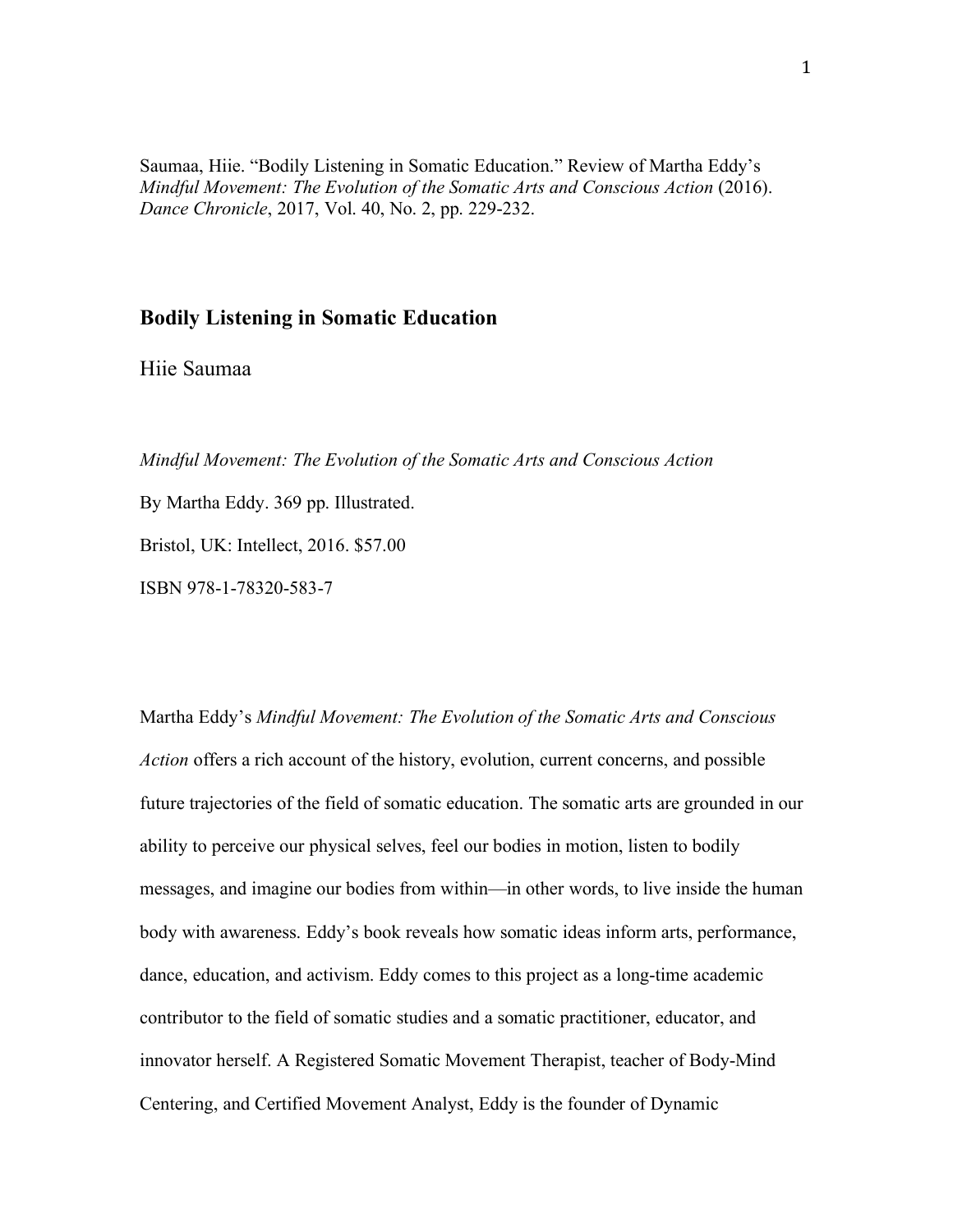Embodiment, a somatic movement therapy training, and the nonprofit Moving for Life organization.

The book is divided into three main sections.: Part 1 addresses the influences on and development of somatic education; Part 2, the emergence of somatic movement education and therapy; and Part 3, the current trends in somatic thinking and being. Part 1 discusses the word "somatic," examines what somatic education is, and tells the stories of the pioneers who developed somatic systems that are still in use today, such as the Alexander Technique, Bartenieff Fundamentals, the Feldenkrais Method, and Ideokinesis, among others. Asian and Caribbean movement forms that have influenced somatics are discussed here, as well as early forms of physical culture in Europe. Part 2 extends the discussion into the work of third-generation somatic practitioners and forms that combine influences and methodologies from various somatic practices. This section accounts for somatics in academia and pre-K-12 education as well as in therapy and fitness settings. Part 3 explores links between somatics and neuroscience, "social somatics" and conscious action, and advocacy and activism, and also investigates spirituality, ecstasy, and genetics.

Aside from her own writing and research, which make up the majority of this impressive book, Eddy has invited guest authors to contribute chapters on their expertise. Kelly Jean Mullan sheds light on European antecedents to somatic movement, Sangeet Duchane examines Asian and African influences, Sara Reed and Sarah Whatley write about the growth of somatic dance education in Britain, Rebecca Nettl-Fiol explores a case study at the University of Illinois-Urbana, and Kate Tarlow Morgan, et al. illuminate somatic movement and dance in pre-K-12 education. At the ends of several chapters are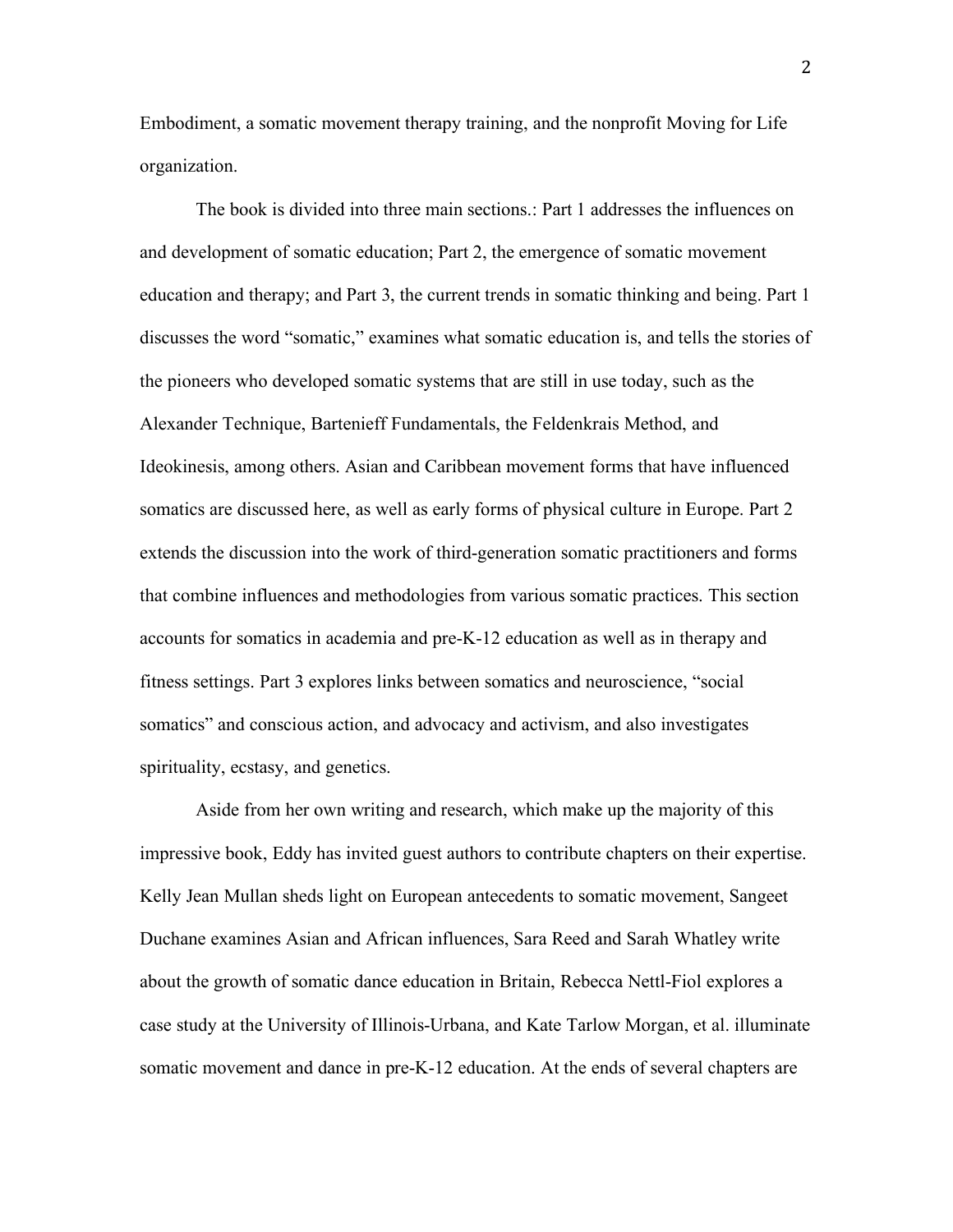shorter pieces, by Eddy and others: excerpts from interviews, books and book reviews; in-depth descriptions of particular educators' work; and personal musings and reflections, such as Eddy's memorable piece, "I Can't Get the Movie *Selma* Out of Me," in which she vividly recounts how the movie impelled her to write the story of a trauma of her own that she "wasn't even aware [she] was living with" (p. 228). The book concludes with appendices on the somatic educators Elaine Summers, Emilie Conrad, and Ruth Doing. Throughout, readers find helpful visuals, such as a map of "Founders of Somatic Movement Trainings and Their Influences" (p. 2) and a "Lineage of Somatic Movement Leaders" (p. 102).

Numerous aspects of this work make it highly valuable. One is Eddy's attempt to bring clarity to the very question of what the word "somatic" means and what makes a practice "somatic." These are important questions in a field as rich and diverse as somatics, a field abounding in forms, philosophies, and approaches to movement, the body, and the self. While somatic practices emphasize similar guiding principles—such as sensing, feeling the movement rather than focusing on its outward "look," cultivating relaxation and ease in movement and alignment, and taking time to "tune in" to the body, to name a few—their methods, approaches, or particular foci can differ remarkably. What do these practices share and how do they differ? Are Pilates, Tai Chi, and yoga somatic practices? What is "somatic fitness"? What is the role of the teacher's background and education? Since many somatic movement educators are influenced by or trained in various somatic forms, should they let their students know, during class, where particular ideas or convictions about movement are actually coming from? Why does one constantly need to explain what "somatics" is, in the first place? Why is this term still not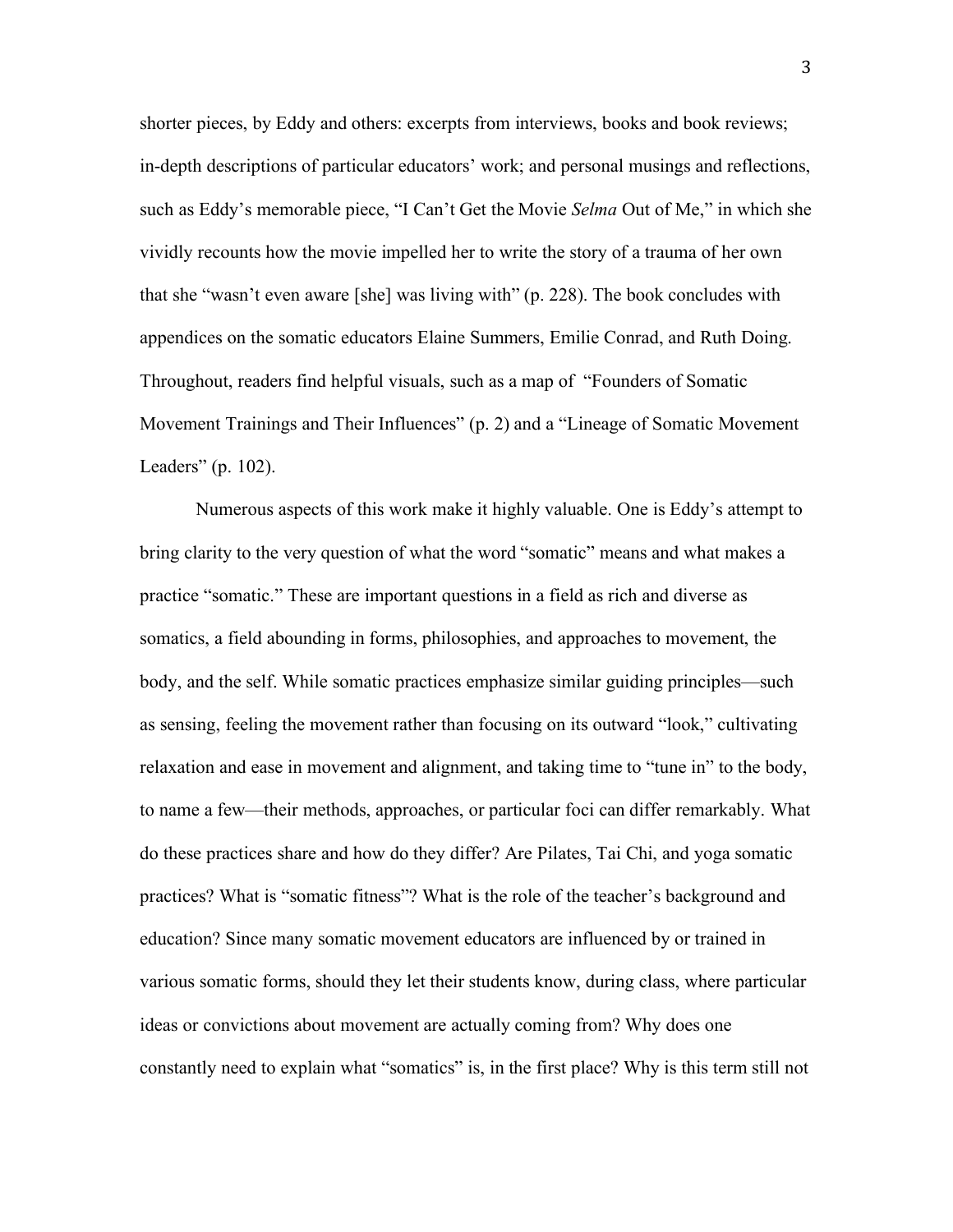widely known inside and outside the realms of movement, dance, health, and education? With insight, clarity, and firmness of voice, Eddy illuminates these and many other questions, with the intent of systematizing and clarifying this rich but potentially confusing terrain.

Another important aspect of Eddy's book is its scope. While scholarship on somatics is on the rise, with the path-breaking and insightful work of authors such as Sylvia Fortin, Sondra Freleigh, Jill Green, Don Hanlon Johnson, Kimerer LaMothe, Andrea Olsen, Amanda Williamson, and Eddy herself, to name only a few, it is difficult to find a work that touches upon such a range of trajectories. <sup>1</sup> *Mindful Movement* aims to give an overview of several generations of luminaries in the field whose work has been groundbreaking, covering the beginning of the twentieth century to the present day. Numerous lengthy quotations from Eddy's interviews with somatic innovators, a key aspect of her methodology, bring their voices, ideas, and language vividly alive on the page. Establishing historical trajectories is only one goal, however; the book focuses substantially on the present and future of somatics, showing how educational and artistic environments, science fields, consciousness studies, medical systems, and social activism can benefit from a deeper engagement with somatic thought and practices. Subjects such as somatics' role in conflict resolution, advocacy, and community activism, as well as the impact of martial arts and Eastern and African movement forms, have not been widely discussed in somatic studies. Also valuable is the introduction to a range of lesser-known contemporary somatic practices, such as BrainDance, SomaSoul, and eco-somatics, among others.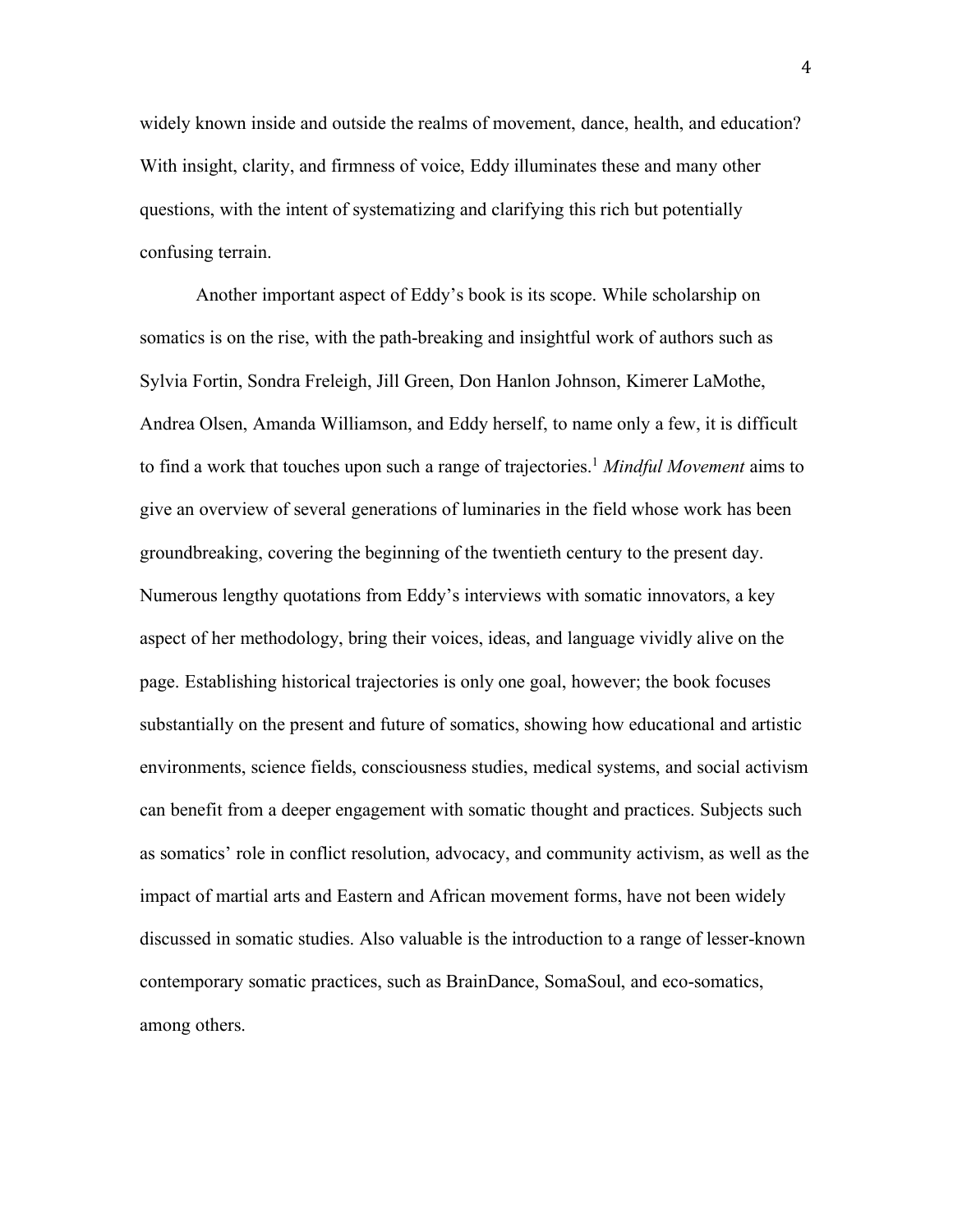This work is relevant for dance scholars, students, and aspiring choreographers in several ways. Indeed, many past and present somatic innovators were or are dancers. Even though somatic practices are relatively widespread in academic dance departments, it might come as a surprise to many that there is a growing field within somatics called "dance somatics," where dance movement is central to the practice (p. 9). Exploring historical dynamics between somatics and dance, Eddy discusses the impact of François Delsarte, Genevieve Stebbins, Rudolf Laban, and Mary Wigman on somatic methods. She also looks into the work of second-generation somatic explorers such as Anna Halprin, Elaine Summers, Joan Skinner, Sondra Fraleigh, Bonnie Bainbridge Cohen, Emile Conrad, and Nancy Topf to demonstrate how they used modes of inquiry from dance "to heal, express and teach somatically" (p. 9). Briefly mentioned are forms of movement that are rooted in somatic experiences, such as contact improvisation and Gaga, and the role of somatics in contemporary dance and choreography.

Eddy's work does not merely applaud somatic education and approach it uncritically. With admirable frankness, she discusses whether somatic techniques are a form of "navel-gazing," and she also points to the hurdles that somatic methods face on their path toward greater recognition and practice. She notes that, instead of seeing the acts of tracking physical sensations and connecting inward as valuable daily occurrences, many people become interested in somatic work only after experiencing injuries or physical discomfort. She also draws attention to the significant cost of somatic education for teachers and students and limited access to somatic classes. Eddy and Eve Selver-Kassell highlight the difficulties of convincing administrators in K-12 education of the benefits of somatic education: "the positive results of including somatic movement into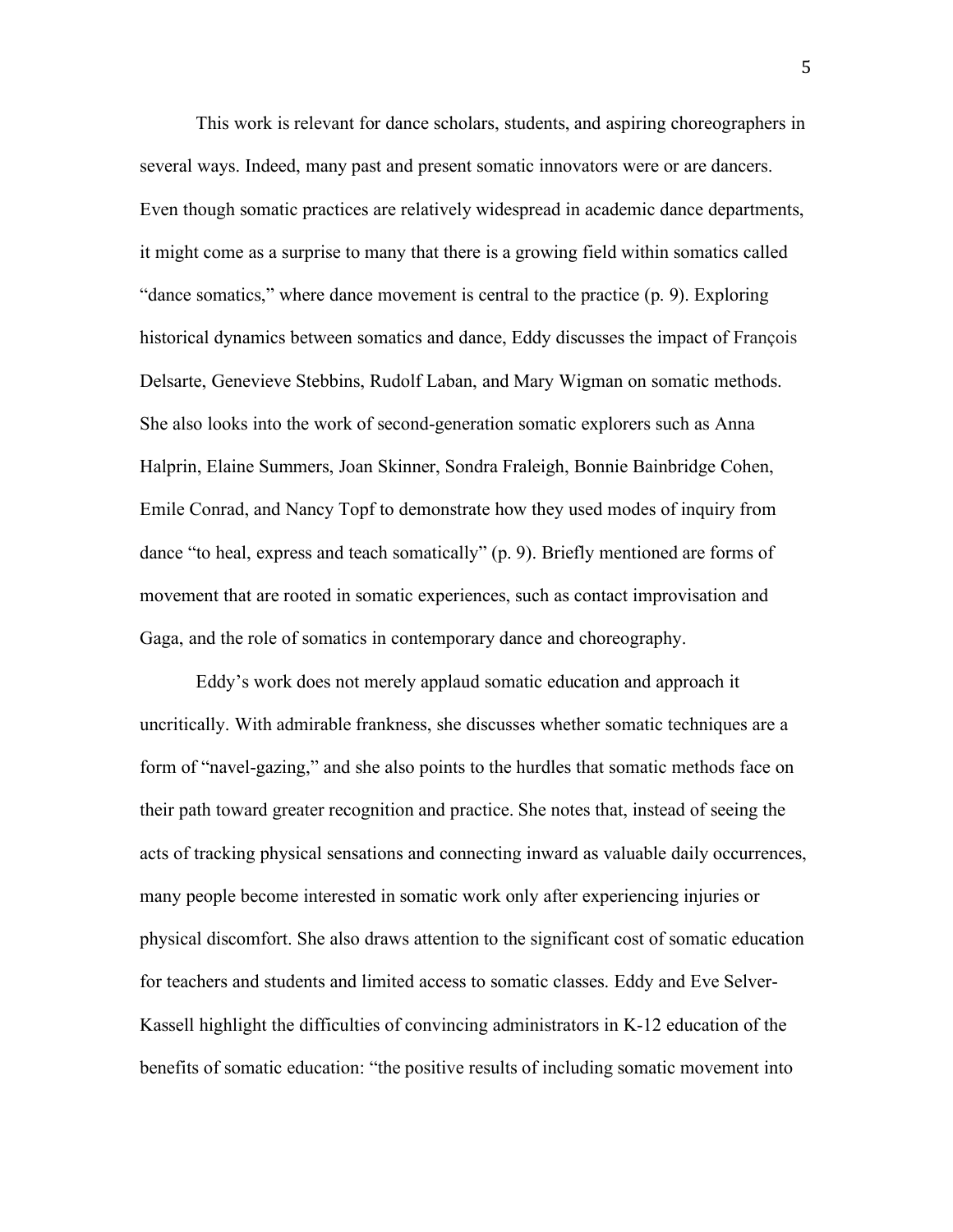[*sic*] the daily lives of children are often best expressed through anecdotes that, though moving, are not substantial enough to sway the school board" (p. 197). The fact that little literature and writing on this topic is accessible to those outside the somatics field is another challenge noted in this book. Doing scientific research on somatics can be problematic: in Eddy's words, the "holistic paradigm" of the body, movement, affect, and cognition is "hard to research, as most quantitative research requires that small discrete parts be isolated for study." Somatics is also difficult to research "because the neural structures that govern these areas are deeply embedded in the brain, making it hard to take measurements of its activity" (p. 214).

Although somatic practices do not use many props or ask for very particular conditions other than a clean, comfortable, and quiet space, somatic work is, in general, not an easy form of bodily engagement for a practitioner, instructor, and researcher. To be able to notice details in bodily sensation and bodily messages, practitioners need to attend to detail, commit to practice, and, importantly, have time and patience. Instructors need skills in guiding practitioners into sensation and exploration without sounding dogmatic or prescriptive. As Eddy notes, the nonverbal, sensory nature of somatic work and its body-based and inward focus make somatics difficult to grasp, and, for many, even to see as having any value. Eddy observes that, even though the awareness of somatic practices is spreading in the West, largely due to the popularity of yoga and mindfulness practices, which encourage participants to turn inward and cultivate sensitivity toward their physical selves, "the idea of being aware of one's movement is novel and the health impact of the mindfulness in somatic movement is not fully known or valued as of yet" (p. 221).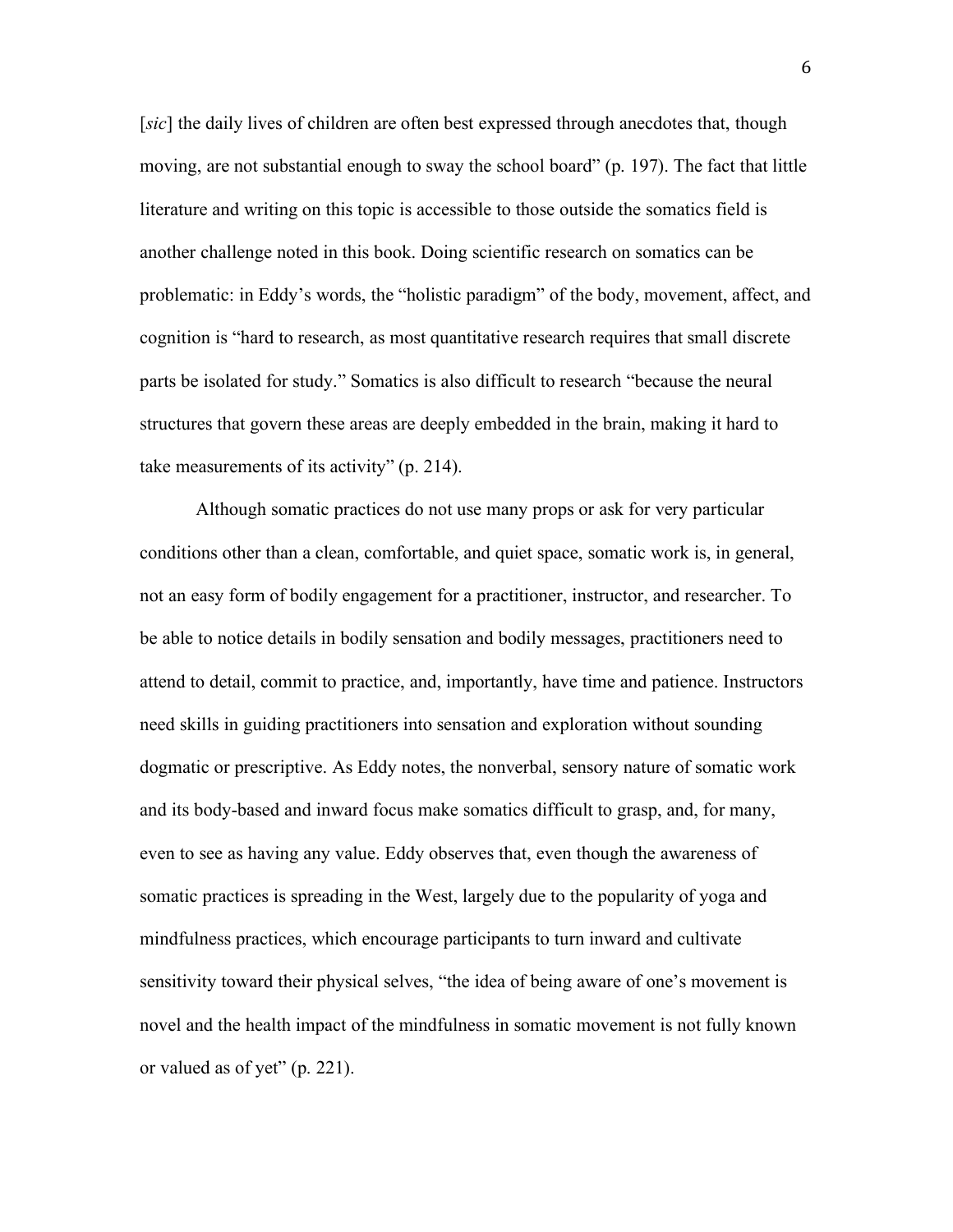*Mindful Movement* seems to assume its readers will have some physical knowledge of somatic movement. While explanations of somatic concerns and values are carefully and thoroughly explained throughout the work, a novice to somatics could perhaps have benefitted from an experiential exercise or a more detailed, embodied description of what a somatic experience could feel like on a deep sensory level. The genealogies of somatic educators, particularly the many current practitioners who have developed their own methodologies, and their teachers, as well as examples of institutions invested in somatic work can feel overwhelming in the course of the book. However, they open up vistas for future accounts that might unpack these connections at greater length.

*Mindful Movement,* the first comprehensive and large-scale study of somatic education, will surely become a foundational account in the field. It clearly and convincingly demonstrates the importance, breadth, and wide-ranging implications of somatic work. This book, doubtlessly a work of years of meticulous research and personal engagement with somatic practices, abounds in inspiring pathways for future scholars, educators, and students of somatics. Eddy's text helps to further establish, validate, solidify, and clarify this exciting field.

## NOTES

 

<sup>1</sup> For example, see Sylvie Fortin, "Living in Movement: Development of Somatic Practices in Different Cultures," *Journal of Dance Education*, vol. 2, no. 4 (2002): 128– 36; Sondra Fraleigh, *Moving Consciously: Somatic Transformations through Dance, Yoga, and Touch* (Urbana, IL: University of Illinois Press, 2015); Don Hanlon Johnson,